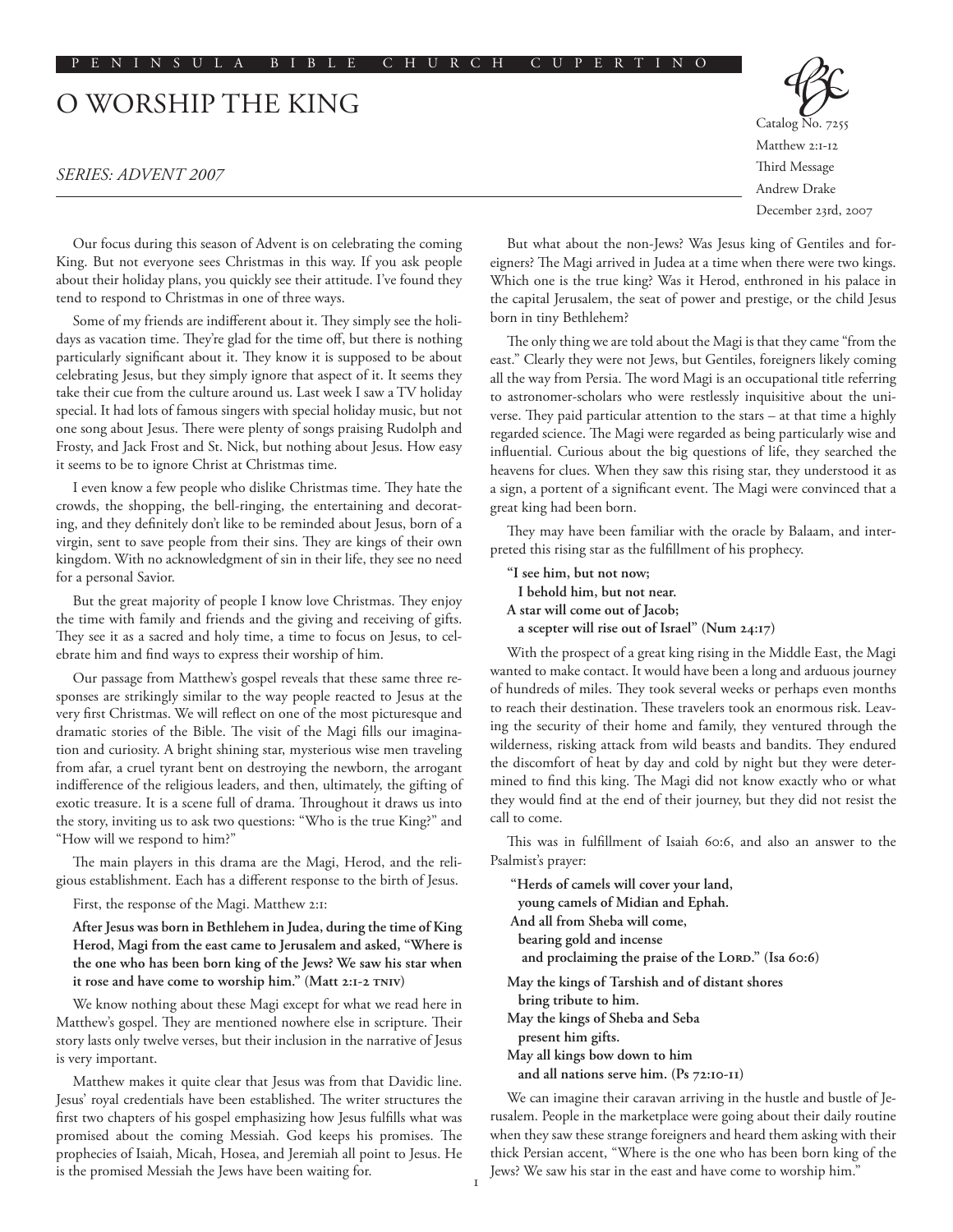This would have caused the crowds to buzz. It didn't take long before word got to Herod in the imperial palace that foreigners had arrived and were there to worship a recently born king of the Jews. Herod's initial response is given in verse 3:

## **When King Herod heard this he was disturbed, and all Jerusalem with him. (2:3)**

The desire of the Magi to worship the King of the Jews was a clear and direct challenge to Herod's authority. He spent his entire political life elevating himself as King of the Jews, even though he was not Jewish. His focus was on accumulating and keeping power. No wonder he was "disturbed" at their arrival. As an Edomite, he would be especially threatened by a Davidic heir, who would automatically be more in favor with Jewish fundamentalists of the time.

Herod was renowned for his paranoia and cruelty. When he was disturbed, all Jerusalem trembled because they feared his irrational and murderous behavior. Every step of his ascent to the throne had been stained with the blood of his rivals. When he heard the rumors of still another rival, he took quick action.

Herod reacted to the news of the Magi's enquiry in two ways.

**When he had called together all the people's chief priests and teachers of the law, he asked them where the Messiah was to be born. "In Bethlehem in Judea," they replied, "for this is what the prophet has written:**

**" 'But you, Bethlehem, in the land of Judah, are by no means least among the rulers of Judah; for out of you will come a ruler**

**who will shepherd my people Israel.' " (Matt 2:4-6)**

Herod summons the religious aristocracy and theological scholars familiar with the Old Testament prophecies to ascertain where, according to the scriptures, the promised Messiah would be born. They point him to the prophet Micah, who said that the Messiah would come from the little town of Bethlehem.

It's important to note that the religious leaders were quick to reply with the location of where the Messiah is to be born, but their search for the Savior ends there. These are learned men who knew the scriptures well. They knew that the Messiah would be born in Bethlehem, but even though they knew the truth they did not act on it or investigate it. They simply went about their daily lives, until 30 years later when they could ignore Jesus no longer.

I confess I go through times when I'm like these religious leaders. I'm sorry to say that I can be indifferent to the nearness of Jesus. It is far too easy for me to get immersed in studying the scriptures and fail to respond to the presence of Jesus in the ordinary and seemingly insignificant moments of my daily life. My family is all too aware the week before I preach that I am not fully available to them. Even when I am with them, my mind is often elsewhere.

The Lord is patiently teaching me and helping me to be aware that when I do that, I miss out on witnessing and appreciating the miraculous presence of Jesus in my family and friends. The brief encounters I have with them are a blessing from God, because God is there in our midst. He is present. I pray that I will be more available to not only study the written word, but worship the living Word who is always near.

Herod gets the information he wants from the religious leaders. He now knows the town where the promised Messiah could be found, but he wants to know more, so he summons the Magi.

**Then Herod called the Magi secretly and found out from them the exact time the star had appeared. He sent them to Bethlehem and said, "Go and make a careful search for the child. As soon as you**  **find him, report to me, so that I too may go and worship him." (2:7-8)**

Herod meets with the Magi to find out precisely when this special star first appeared. He hopes to get a clear idea of the age of this child who is his rival as king of the Jews.

Invited by King Herod to meet with him, the Magi witnessed all the pomp and grandiosity that an earthly king could muster. After entering his impressive palace and large courtyards, they would have come face to face with Herod high on his throne, surrounded by royal dignitaries. Everything he did was to impress and intimidate those around him.

Herod questions the Magi. He is careful enough not to arouse their suspicion, and cunning enough to make them believe he supports their quest. He tells them the child they seek can be found somewhere in the town of Bethlehem. Then he sends them on their way, demanding that as soon as they find the child they are to report back to him the exact location of his home. Of course, Herod had no intention to worship Jesus. He wanted to kill him.

The Magi were neither impressed nor intimidated by the earthly power and prestige of Herod, so they continued their search for the true king of the Jews.

**After they had heard the king, they went on their way, and the star they had seen when it rose went ahead of them until it stopped over the place where the child was. When they saw the star, they were overjoyed. On coming to the house, they saw the child with his mother Mary, and they bowed down and worshiped him. Then they opened their treasures and presented him with gifts of gold, frankincense and myrrh. And having been warned in a dream not to go back to Herod, they returned to their country by another route. (2:9-12)**

After leaving Herod, the Magi headed toward Bethlehem, just five miles outside Jerusalem. On their way, as night began to fall they were overjoyed to see the star appear before them once again. The star, this mysterious messenger, led them into town and eventually rested over a small house.

This leading star was obviously a miraculous occurrence. We are reminded of how the Lord "went ahead" of his people in Exodus (13:21), guiding them out of Egypt in a pillar of cloud by day and a pillar of fire by night. Once again we see God bringing salvation. He leads the way, guiding the Magi to Jesus. God intervened to bring these foreigners to Christ.

When they arrive, in stark contrast to the opulence of Herod, they find this king not in a palace surrounded by a royal court of dignitaries, but in an ordinary house with his mother. The Magi are not put off by the humble surroundings. They recognize Jesus for who he is…the King.

When they see the baby, they immediately fall on the ground and worship him. Matthew does not record the words that were spoken, but their gestures speak volumes. These foreigners do what the religious elite did not do. They acknowledge that Jesus is the true King, and they do so by their humble posture (lying prostrate) and with their treasures (gold, frankincense, and myrrh).

The gifts seem strange and somewhat impractical for a poor carpenter and his family. "Thomas Woolston once quipped that 'if they had brought sugar, soap, and candles they would have acted like wise men.'"1 But these gifts were given to express reverence and respect.

Bringing gifts was particularly important in the ancient East when approaching a superior. Gold, frankincense, and myrrh were precious resources worthy of giving to a king. Gold was an internationally recognized valuable, frankincense was often used as a perfume, and myrrh was commonly used as an anointing and embalming oil. Many have found